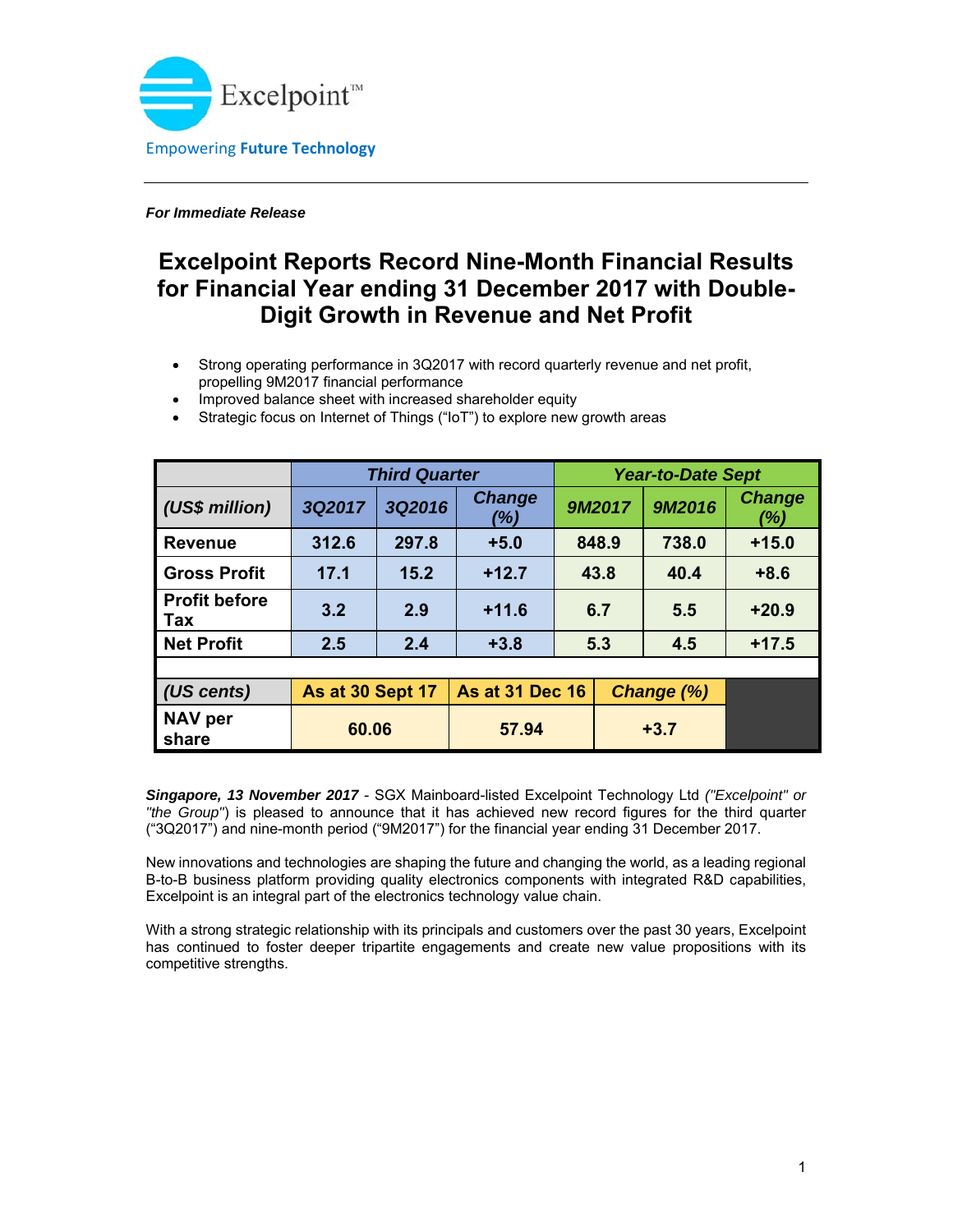

# **Continuing its Growth Roadmap in 3Q2017**

Historically, the third quarter period accounts for the Group's highest volume of sales activities and for 3Q2017, the Group's revenue increased 5.0% to a record US\$312.6 million with gross profit surging 12.7% to US\$17.1 million.

The Group's sales and distribution costs decreased marginally by 4.3% from US\$7.9 million to US\$7.6 million in 3Q2017 mainly due to net foreign exchange gain.

During 3Q2017, the Group's general and administrative expenses increased by 25.9% from US\$4.2 million to US\$5.3 million, which was mainly attributed to new system enhancements implemented across the Group, higher staff costs and programs related to the Group's 30<sup>th</sup> year anniversary.

Overall, the Group's profit after tax in 3Q2017 improved by 3.8% from US\$2.4 million to US\$2.5 million, while the Group's profit after tax in 9M2017 increased by 17.5% from US\$4.5 million to US\$5.3 million.

**Commenting on the Group's performance in 3Q2017, Mr. Albert Phuay, Chairman and Group CEO, said,** "Our strong third quarter performance was boosted by robust seasonal demand coming from new innovations and updated designs in consumer electronics, such as the release of new smartphones.

On top of that, the entire electronics supply chain within the Asia Pacific region is seeing a positive growth momentum with more government initiatives and support, particularly with China's continued projected growth in its economy and manufacturing sector.

With our strong track record and extensive market presence in our operating markets, we will continue to focus on innovation, scale and execution to drive growth and further extend our competitive strengths."

### **Balance Sheet Highlights**

As at 30 September 2017, the Group's total current assets improved to US\$353.0 million, of which trade debtors and stocks are key components. With higher level of sales activities, the Group's trade debtors increased from US\$ 154.2 million to US\$179.6 million as at end September 2017. Stock increased from US\$ 131.6 million to US\$154.0 million as at 30 September 2017.

The Group does not have any long-term liabilities and as at 30 September 2017, the Group's total current liabilities stood at US\$287.5 million, of which trade creditors and accruals as well as interestbearing loans and borrowings are key components. With higher purchase of stock, trade creditors and accruals increased from US\$100.1 million to US\$134.8 million as at 30 September 2017. To fund working capital requirements due to higher sales activities, interest-bearing loans and borrowings inched upwards from US\$123.5 million to US\$132.8 million as at 30 September 2017.

The Group's cash and short term deposits remained relatively unchanged at US\$16.7 million as at 30 September 2017 as compared to US\$16.6 million as at 31 December 2016.

Overall, the Group's shareholders equity improved to US\$70.8 million from US\$68.3 million as at 31 December 2016, due to profit after tax of US\$5.3 million and net gain on fair value changes of availablefor-sale financial assets of US\$0.6 million for the period ended 30 September 2017 and partially offset by the dividend payment of US\$3.4 million.